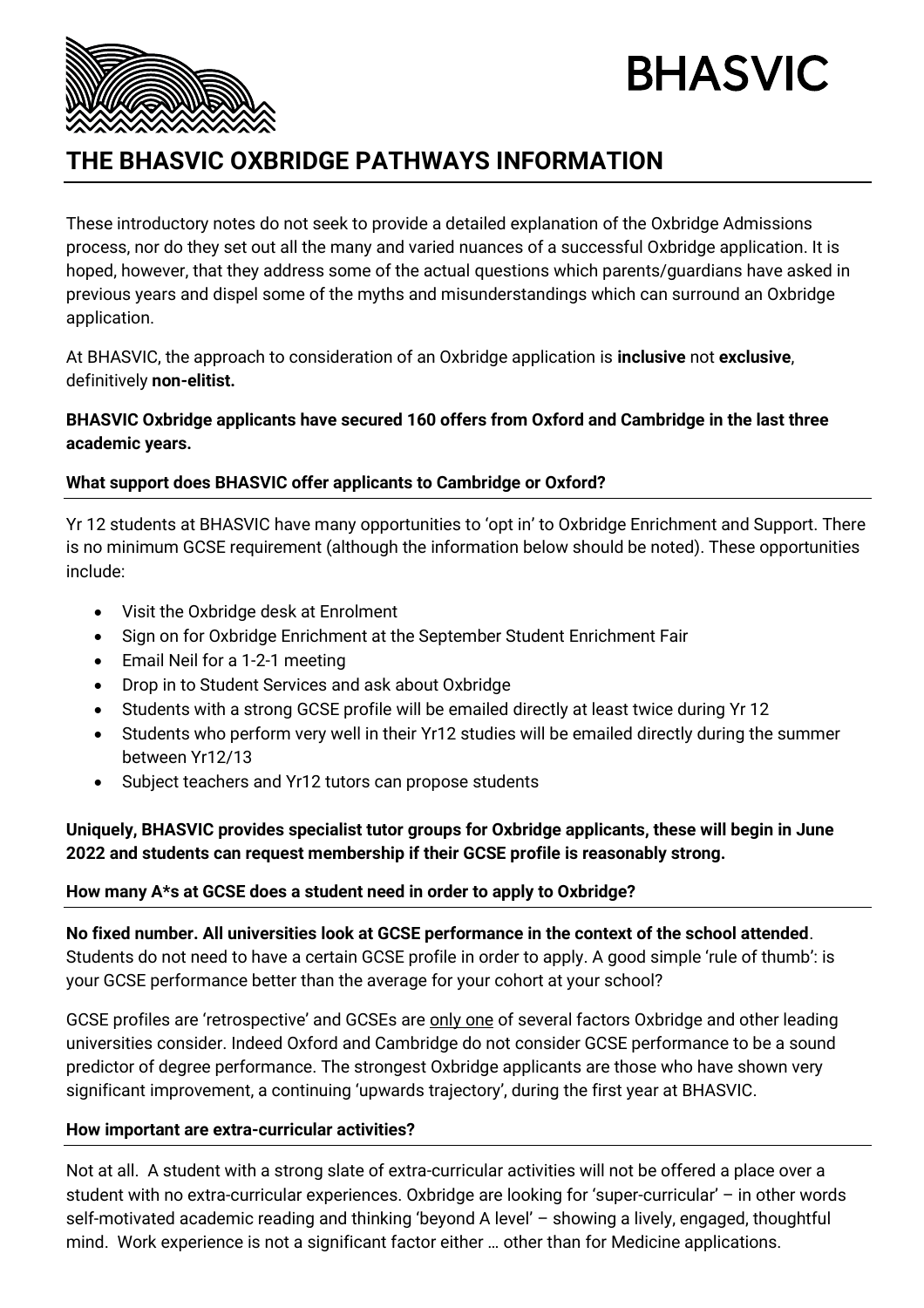#### **Do students taking four A levels have an advantage over those studying for three?**

**No.** Oxford and Cambridge, along with all other leading universities, will be making offers in terms of three A levels. Three A levels with 'top' grades are far better than four with weaker outcomes. Perhaps the only exception to this general rule, for just a few students, may be for some Science students who are taking Double Mathematics. These students need to seek specialist advice at BHASVIC enrolment.

**However, an appropriate A level profile is important**; students should try to choose 3 A levels which will strengthen an application for a specific degree subject, they should begin looking at the leading universities' A level 'requirements' or 'preferences now.

#### **Is Oxbridge 'too posh' and public school for BHASVIC students?**

160 BHASVIC students have gained offers over the past three years, comfortably eclipsing all the public schools in Sussex. The gap in terms of socio-economic privilege is, in general, far greater between BHASVIC and what Blair labelled as a 'bog-standard comprehensive' than the gap between BHASVIC and most public schools. It is a regrettable fact access to the leading universities in the UK is still significantly determined by social class background. Other leading UK universities have 'worse' (if that's the word) state v public school statistics than Oxbridge. It is worth remembering that Oxford and Cambridge are almost certainly the two cheapest leading universities to attend.

#### **BHASVIC is especially pleased that 'widening participation' students gained over 75 offers last three years.**

# **How do you apply for Oxbridge? What's the difference between an Oxbridge application and applications to other universities?**

Very little is the quick answer to the last question. All applicants to UK Universities apply through UCAS and can choose up to five universities. Oxford or Cambridge is merely one of those choices. The closing date for submitting a Non-Oxbridge UCAS application will be mid-January 2023 (the internal BHASVIC deadline will be mid-November). However, one of the key differences between applications to Oxbridge as opposed to other universities is this timescale: it is necessary to submit the UCAS form by 15<sup>th</sup> October in the student's second year. Oxbridge applicants then need to undertake pre-interview admission assessments (first week in November 2022) and attend interviews at the beginning of December 2022. Oxbridge College choice seems to add a further layer of complexity, but in reality this is not so and BHASVIC will give thorough support over this aspect, indeed all aspects, of an Oxbridge application.

#### **Isn't the whole process of applying just too time-consuming and stressful?**

Not if the student is organised and approaches the whole process calmly, with a sense of perspective. The perspective being: Oxford and Cambridge are two outstanding universities but they are certainly not the be all and the end all.

'Yes' – there are other pieces of the Admissions 'jigsaw' to put in place, most notably the Admission Assessments and the interviews. Increasingly other universities are requiring pre-admission tests and interviews. In recent years the most challenging interviews have been at Imperial not Oxbridge. However, getting the whole UCAS form, Personal Statement, Reference etc completed by the end of September alleviates a good deal of pressure. Some students will have three or four offers by the October half term break … that feels good and 'de-stressing'.

Most applicants now quite enjoy the interview process. No applicants in recent years have found the interview process ridiculously challenging and stressful.